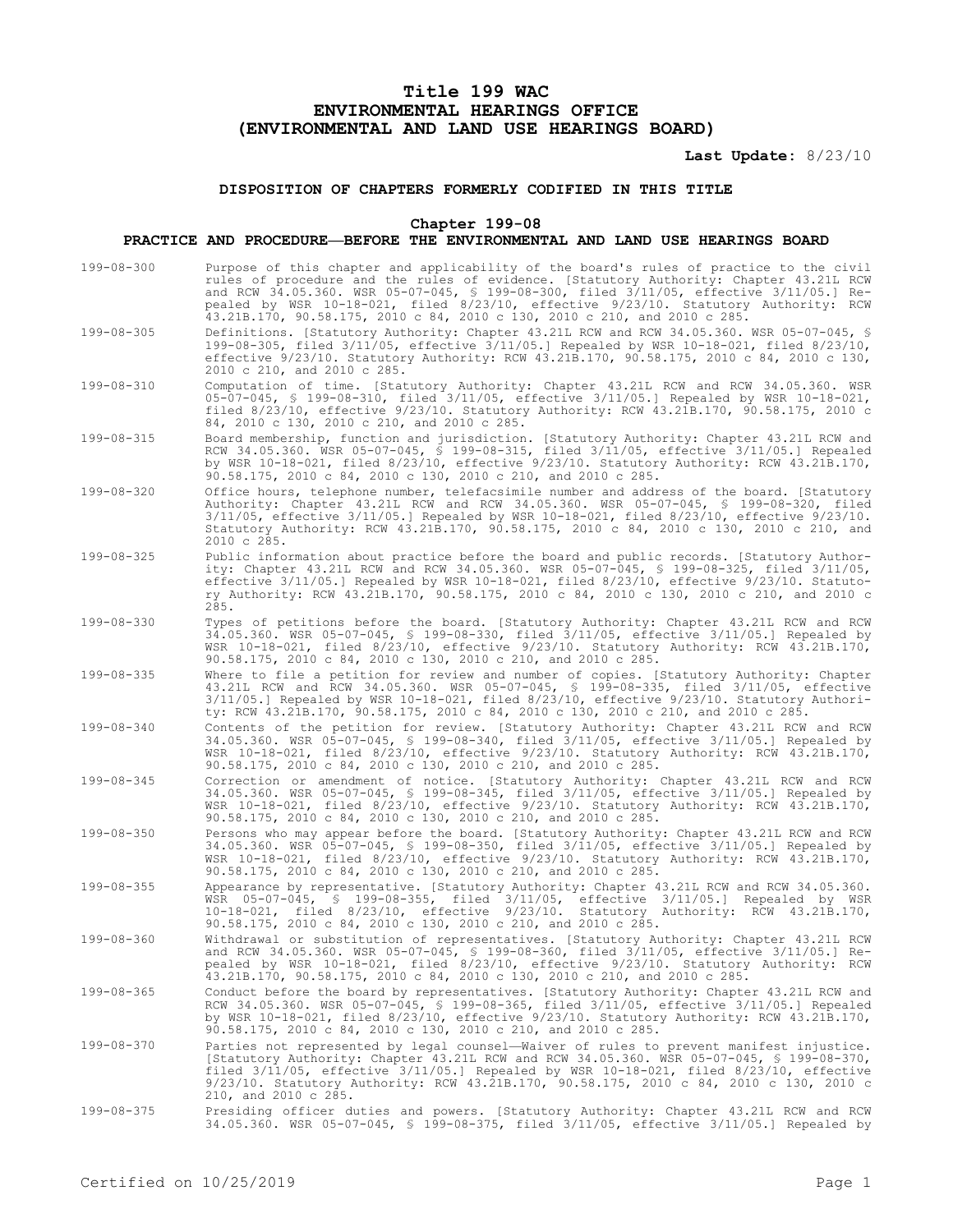|                  | WSR $10-18-021$ , filed $8/23/10$ , effective $9/23/10$ . Statutory Authority: RCW 43.21B.170,<br>90.58.175, 2010 c 84, 2010 c 130, 2010 c 210, and 2010 c 285.                                                                                                                                                                                                           |
|------------------|---------------------------------------------------------------------------------------------------------------------------------------------------------------------------------------------------------------------------------------------------------------------------------------------------------------------------------------------------------------------------|
| 199-08-380       | Mediation. [Statutory Authority: Chapter 43.21L RCW and RCW 34.05.360. WSR 05-07-045, §<br>199-08-380, filed $3/11/05$ , effective $3/11/05$ . Repealed by WSR 10-18-021, filed $8/23/10$ ,<br>effective 9/23/10. Statutory Authority: RCW 43.21B.170, 90.58.175, 2010 c 84, 2010 c 130,<br>2010 c 210, and 2010 c 285.                                                   |
| $199 - 08 - 385$ | Subpoenas. [Statutory Authority: Chapter 43.21L RCW and RCW 34.05.360. WSR 05-07-045, §<br>199-08-385, filed $3/11/05$ , effective $3/11/05$ .] Repealed by WSR 10-18-021, filed $8/23/10$ ,<br>effective 9/23/10. Statutory Authority: RCW 43.21B.170, 90.58.175, 2010 c 84, 2010 c 130,<br>2010 c 210, and 2010 c 285.                                                  |
| 199-08-390       | Dismissal of petitions for review on jurisdictional grounds. [Statutory Authority: Chap-<br>ter 43.21L RCW and RCW 34.05.360. WSR 05-07-045, \$ 199-08-390, filed 3/11/05, effective<br>$3/11/05$ .] Repealed by WSR 10-18-021, filed 8/23/10, effective 9/23/10. Statutory Authori-<br>ty: RCW 43.21B.170, 90.58.175, 2010 c 84, 2010 c 130, 2010 c 210, and 2010 c 285. |
| 199-08-395       | Answers to petitions for review. [Statutory Authority: Chapter 43.21L RCW and RCW<br>34.05.360. WSR 05-07-045, § 199-08-395, filed 3/11/05, effective 3/11/05.] Repealed by<br>WSR $10-18-021$ , filed $8/23/10$ , effective $9/23/10$ . Statutory Authority: RCW 43.21B.170,<br>90.58.175, 2010 c 84, 2010 c 130, 2010 c 210, and 2010 c 285.                            |
| 199-08-400       | Certification of permit applications. [Statutory Authority: Chapter 43.21L RCW and RCW<br>34.05.360. WSR 05-07-045, \$ 199-08-400, filed 3/11/05, effective 3/11/05.] Repealed by<br>WSR $10-18-021$ , filed $8/23/10$ , effective $9/23/10$ . Statutory Authority: RCW 43.21B.170,<br>90.58.175, 2010 c 84, 2010 c 130, 2010 c 210, and 2010 c 285.                      |
| 199-08-425       | Intervention. [Statutory Authority: Chapter 43.21L RCW and RCW 34.05.360. WSR 05-07-045,<br>\$ 199-08-425, filed 3/11/05, effective 3/11/05.] Repealed by WSR 10-18-021, filed<br>8/23/10, effective 9/23/10. Statutory Authority: RCW 43.21B.170, 90.58.175, 2010 c 84,<br>2010 c 130, 2010 c 210, and 2010 c 285.                                                       |
| 199-08-430       | Joinder of parties. [Statutory Authority: Chapter 43.21L RCW and RCW 34.05.360. WSR<br>05-07-045, § 199-08-430, filed $3/11/05$ , effective $3/11/05$ .] Repealed by WSR 10-18-021,<br>filed $8/23/10$ , effective $9/23/10$ . Statutory Authority: RCW 43.21B.170, 90.58.175, 2010 c<br>84, 2010 c 130, 2010 c 210, and 2010 c 285.                                      |
| $199 - 08 - 435$ | Request for initial hearing, jurisdictional motions. [Statutory Authority: Chapter 43.21L<br>RCW and RCW 34.05.360. WSR 05-07-045, \$ 199-08-435, filed 3/11/05, effective 3/11/05.]<br>Repealed by WSR 10-18-021, filed 8/23/10, effective 9/23/10. Statutory Authority: RCW<br>43.21B.170, 90.58.175, 2010 c 84, 2010 c 130, 2010 c 210, and 2010 c 285.                |
| 199-08-440       | Scheduling of initial hearing and motions. [Statutory Authority: Chapter 43.21L RCW and<br>RCW 34.05.360. WSR 05-07-045, \$ 199-08-440, filed 3/11/05, effective 3/11/05.] Repealed<br>by WSR 10-18-021, filed $8/23/10$ , effective $9/23/10$ . Statutory Authority: RCW 43.21B.170,<br>90.58.175, 2010 c 84, 2010 c 130, 2010 c 210, and 2010 c 285.                    |
| 199-08-445       | Initial hearing. [Statutory Authority: Chapter 43.21L RCW and RCW 34.05.360. WSR<br>05-07-045, § 199-08-445, filed 3/11/05, effective 3/11/05.] Repealed by WSR 10-18-021,<br>filed $8/23/10$ , effective $9/23/10$ . Statutory Authority: RCW 43.21B.170, 90.58.175, 2010 c<br>84, 2010 c 130, 2010 c 210, and 2010 c 285.                                               |
| 199-08-450       | Case conferences. [Statutory Authority: Chapter 43.21L RCW and RCW 34.05.360. WSR<br>05-07-045, § 199-08-450, filed $3/11/05$ , effective $3/11/05$ .] Repealed by WSR 10-18-021,<br>filed $8/23/10$ , effective $9/23/10$ . Statutory Authority: RCW 43.21B.170, 90.58.175, 2010 c<br>84, 2010 c 130, 2010 c 210, and 2010 c 285.                                        |
| $199 - 08 - 455$ | Stays. [Statutory Authority: Chapter 43.21L RCW and RCW 34.05.360. WSR 05-07-045, §<br>199-08-455, filed 3/11/05, effective 3/11/05.] Repealed by WSR 10-18-021, filed 8/23/10,<br>effective 9/23/10. Statutory Authority: RCW 43.21B.170, 90.58.175, 2010 c 84, 2010 c 130,<br>2010 c 210, and 2010 c 285.                                                               |
| 199-08-460       | Discovery. [Statutory Authority: Chapter 43.21L RCW and RCW 34.05.360. WSR 05-07-045, §<br>199-08-460, filed 3/11/05, effective 3/11/05.] Repealed by WSR 10-18-021, filed 8/23/10,<br>effective 9/23/10. Statutory Authority: RCW 43.21B.170, 90.58.175, 2010 c 84, 2010 c 130,<br>2010 c 210, and 2010 c 285.                                                           |
| $199 - 08 - 465$ | Motions. [Statutory Authority: Chapter 43.21L RCW and RCW 34.05.360. WSR 05-07-045, §<br>199-08-465, filed 3/11/05, effective 3/11/05.] Repealed by WSR 10-18-021, filed 8/23/10,<br>effective 9/23/10. Statutory Authority: RCW 43.21B.170, 90.58.175, 2010 c 84, 2010 c 130,<br>2010 c 210, and 2010 c 285.                                                             |
| $199 - 08 - 470$ | Settlement and mediation agreements. [Statutory Authority: Chapter 43.21L RCW and RCW<br>34.05.360. WSR 05-07-045, § 199-08-470, filed 3/11/05, effective 3/11/05.] Repealed by<br>WSR $10-18-021$ , filed $8/23/10$ , effective $9/23/10$ . Statutory Authority: RCW 43.21B.170,<br>90.58.175, 2010 c 84, 2010 c 130, 2010 c 210, and 2010 c 285.                        |
| 199-08-475       | Use of telephone conferences, motion hearings and hearings. [Statutory Authority: Chapter<br>43.21L RCW and RCW 34.05.360. WSR 05-07-045, \$ 199-08-475, filed 3/11/05, effective<br>3/11/05.] Repealed by WSR 10-18-021, filed 8/23/10, effective 9/23/10. Statutory Authori-<br>ty: RCW 43.21B.170, 90.58.175, 2010 c 84, 2010 c 130, 2010 c 210, and 2010 c 285.       |
| $199 - 08 - 480$ | Postponements and continuances of hearings. [Statutory Authority: Chapter 43.21L RCW and<br>RCW 34.05.360. WSR 05-07-045, \$ 199-08-480, filed 3/11/05, effective 3/11/05.] Repealed<br>by WSR $10-18-021$ , filed $8/23/10$ , effective $9/23/10$ . Statutory Authority: RCW 43.21B.170,<br>90.58.175, 2010 c 84, 2010 c 130, 2010 c 210, and 2010 c 285.                |
| 199-08-485       | Dismissal, default or withdrawal of appeal. [Statutory Authority: Chapter 43.21L RCW and<br>RCW 34.05.360. WSR 05-07-045, § 199-08-485, filed 3/11/05, effective 3/11/05.] Repealed<br>by WSR $10-18-021$ , filed $8/23/10$ , effective $9/23/10$ . Statutory Authority: RCW 43.21B.170,<br>90.58.175, 2010 c 84, 2010 c 130, 2010 c 210, and 2010 c 285.                 |
| 199-08-490       | Hearing briefs. [Statutory Authority: Chapter 43.21L RCW and RCW 34.05.360. WSR<br>05-07-045, § 199-08-490, filed 3/11/05, effective 3/11/05.] Repealed by WSR 10-18-021,<br>filed $8/23/10$ , effective $9/23/10$ . Statutory Authority: RCW 43.21B.170, 90.58.175, 2010 c<br>84, 2010 c 130, 2010 c 210, and 2010 c 285.                                                |
| $199 - 08 - 495$ | Procedures for hearings on the merits. [Statutory Authority: Chapter 43.21L RCW and RCW<br>34.05.360. WSR 05-07-045, § 199-08-495, filed 3/11/05, effective 3/11/05.] Repealed by                                                                                                                                                                                         |